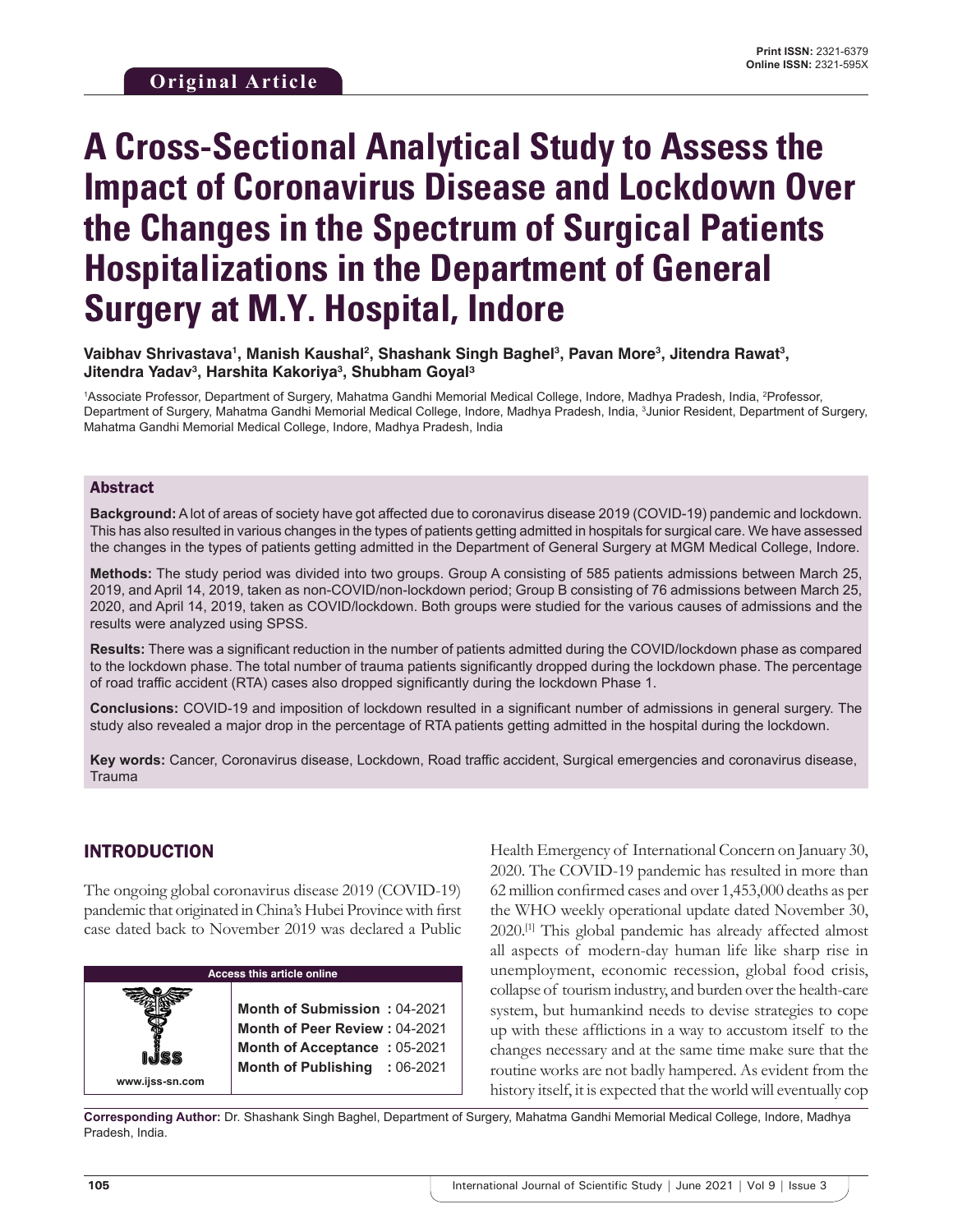up with this crisis by the collaborative efforts but the acts and measures done during the crisis have a profound impact over the losses incurred during any crisis.

In an attempt to limit the spread of coronavirus and to limit the number of cases, thereby as an attempt to "Break the Chain of Transmission," the Government of India on March 24, 2020, announced a Pan India lockdown, initially for a period of 21 days as Phase 1: March 25, 2020– April 14, 2020. The restrictions imposed included a ban on people from stepping out of their homes; all services and shops to remain closed except pharmacies, hospitals, banks, grocery shops, and other essential services; closure of commercial and private establishments with promotion of work from home; suspension of all educational, training, research institutions; closure of all places of worship; and suspension of all non-essential public and private transport along with prohibition of all social, political, sports, entertainment, academic, cultural, and religious activities.

This Pan India was further increased till May 31, 2020, through the next three lockdown phases, followed by the initiation of easing restriction with the announcement of Unlock 1.0 on May 30, 2020, with continued restrictions till June 30, 2020, for containment zones including Indore.

The imposition of Pan India COVID-19 lockdown resulted in imposition of strict lockdown at Indore by the divisional authorities of Indore for about 91 days in between March 25, 2020, and June 24, 2020. The lockdown resulted in restricted civilian movement within and outside the city.

# MATERIALS AND METHODS

#### **Study Design**

This was an observational retrospective comparative crosssectional study.

## **Study Period**

Retrospective data of 21 days between March 25, 2019, and April 14, 2019; and 21 days between March 25, 2020, and April 14, 2020.

#### **Funding**

No specific funding was required.

## **Study Size**

All cases admitted to the Department of Surgery, M.Y.Hospital, Indore, between March 25, 2020, and April 14, 2020, and between March 25, 2019, and April 14, 2019.

#### **Study Population**

All cases admitted in the Department of Surgery, M.Y. Hospital, Indore, during the period of March 25, 2020, and April 14, 2020, and between March 25, 2019, and April 14, 2019.

### **Case Definition**

Patients admitted in the Department of Surgery, M.Y. Hospital between March 25, 2020, and April 14, 2020, and between March 25, 2019, and April 14, 2019.

## **Inclusion Criteria**

All patients aged 14 years and above admitted primarily in the department of surgery during the above-mentioned period.

#### **Exclusion Criteria**

Patients not being admitted or being treated on outpatient department (OPD) basis. Patients below 14 years of age were excluded from the study.

An analytical cross-sectional study was conducted after the clearance from the Institutional Review Board. The study period was divided into two groups. Group A consisting of 585 patients admissions between March 25, 2019, and April 14, 2019, taken as non-COVID/non-lockdown period; Group B consisting of 76 admissions between March 25, 2020, and April 14, 2019, taken as COVID/ lockdown. Both groups were studied for the various causes of admissions and the results were analyzed using SPSS, and  $P \leq 0.05$  was taken as statistically significant.

# RESULTS

The total number of patients admitted in Group A was 585 which reduced to just 76 patients admitted under Group B. Trauma was the most important cause for admission in both the groups as evident from Table 1 and Figure 1.

The distribution of specific modes of trauma among trauma patients admitted during both the phases. Road traffic accident (RTA) was the most common mode of trauma responsible for admission during both the phases but its number decreases from 170 cases during the non-lockdown phase of 2019 to just 17 during the lockdown 01 phase of 2020. The percentage of RTA cases fell from 70.54% during the non-lockdown phase to 36.96% during the lockdown 01 phase. The percentage of burn patients increased from 11.20% during the non-lockdown phase (2019) to 36.96% during the lockdown 1 phase (2020). The variation was found to be statistically significant, as shown in Table 2 and Figure 2.

# **DISCUSSION**

This cross-sectional study provides data and assessments on the impact of COVID-19 pandemic over the surgical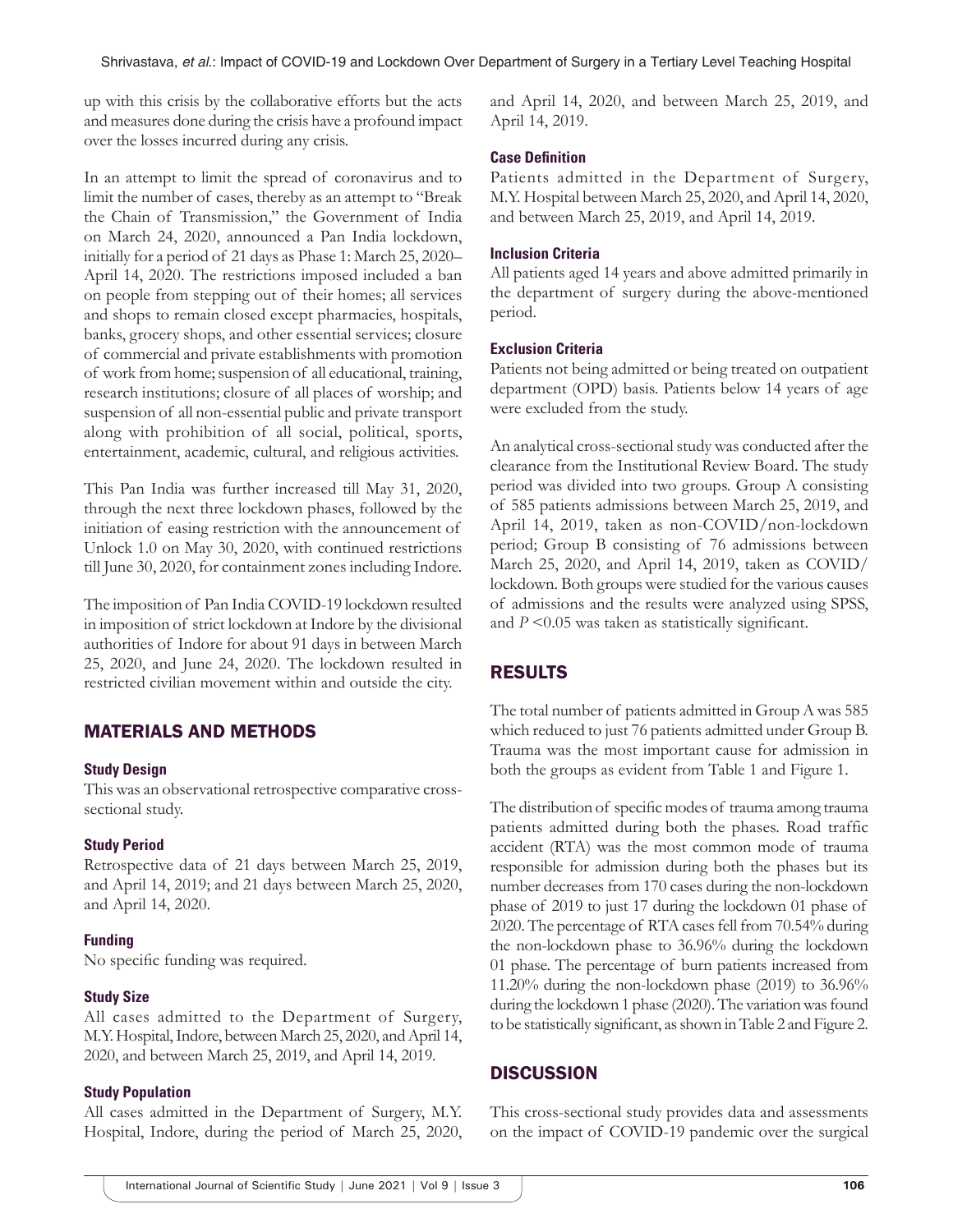

**Figure 1: Disease-specific indication for admission during non-lockdown phase and lockdown 01 phase**



Figure 2: Distribution of trauma cases on the basis of mode of trauma during non-lockdown and lockdown 01 phase

### **Table 1: Disease-specific reason for admission for patients admitted between March 25, 2019, and April 14, 2019 (non-lockdown period) and between March 25, 2020, and April 14, 2020 (during lockdown)**

| <b>Presenting</b><br>complaint | Non-lockdown<br>phase (2019) (%) phase (2020) (%) | Lockdown 01 P-value |       |
|--------------------------------|---------------------------------------------------|---------------------|-------|
| Trauma                         | 241 (41.20)                                       | 46 (60.53)          | 0.002 |
| Urological complaints          | 55 (9.40)                                         | 1(1.31)             |       |
| Abdominal complaints           | 155 (26.50)                                       | 20 (26.31)          |       |
| Cancer                         | 75 (12.82)                                        | 2(2.63)             |       |
| Peripheral/limb<br>conditions  | 22 (3.76)                                         | 0(0)                |       |
| Abscess                        | 13 (2.22)                                         | 2(2.63)             |       |
| Others                         | 24 (4.10)                                         | 5(6.58)             |       |
| Total admissions               | 585                                               | 76                  |       |

admissions in the Department of General Surgery at MGM Medical College, Indore. The total number of patients decreased during the COVID and lockdown Phase 1 due to various travel restrictions imposed by the government in the **Table 2: Specific causes of trauma among trauma patients admitted between March 25, 2019, and April 14, 2019 (non-lockdown period) and between March 25, 2020, and April 14, 2020 (during lockdown).**

| <b>Cause of</b><br>trauma | Non-lockdown<br>phase (2019) (%) | Lockdown 01 phase<br>$(2020)$ $(\%)$ | P-value |
|---------------------------|----------------------------------|--------------------------------------|---------|
| Assaults                  | 35 (14.52)                       | 4(8.69)                              | 0.0001  |
| Burn                      | 27 (11.20)                       | 17 (36.96)                           |         |
| Fall                      | 8(3.32)                          | 8 (17.40)                            |         |
| Road traffic<br>accident  | 170 (70.54)                      | 17 (36.96)                           |         |
| Others                    | 1(0.42)                          | 0(0)                                 |         |
| Total                     | 241                              | 46                                   |         |

mobility of general population, leading to reduced overall attendance of patients in the hospital OPDs. Further, the guideline issued by government to avoid visiting hospitals for trivial illnesses might have also reduced the number of admissions. The patients admitted during the lockdown period were mainly due to emergency indications.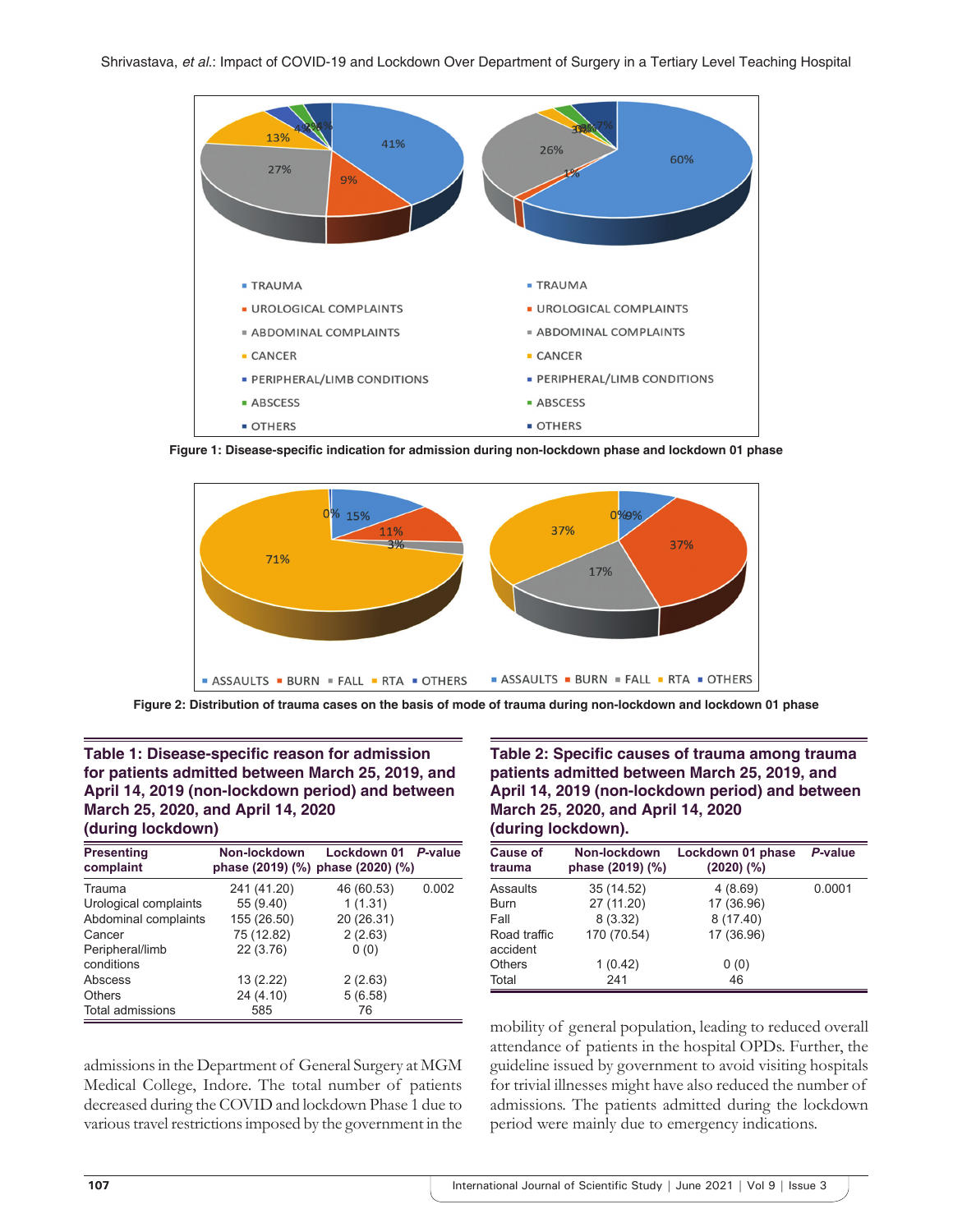The restriction of mobility can be translated in terms of reduced vehicles and humans on road, thereby reducing the number of RTAs happening over roads. The other causes of trauma like burn are mainly due to household accidents, and such accidents do continue to happen inside homes despite the outside restrictions due to lockdown. Lesser degree of burns might have been managed at lower levels of health care. The number of assault cases also decreased during the COVID and lockdown as human-to-human interactions were significantly reduced due to COVID-19 pandemic and the resulted lockdown.

The reduced number of surgical patients admitted also ensured the utilization of health-care resources and doctors toward the care of increasing number of COVID-19 positive patients.

A similar cross-sectional study conducted by Stöß, *et al*. [2] provided data and assessments on the impact of the COVID-19 pandemic on the work of non-academic departments of surgery in Germany during the first lockdown revealed almost half of the surgeons (43.9%) stated that the number of emergency operations had dropped on average by one third. The same number of surgeons reported no change in the number of emergency operations. The statement about surgical emergencies in the emergency room was even clearer. Almost two-thirds (63.5%) reported a decreased number of admissions. The recorded numbers indicate that patients might avoid attendance to the hospital even in urgent cases because they fear a COVID-19 infection.<sup>[3]</sup>

The lockdown in India resulted in decreased number of vehicles on road and thus resulted in decreased number of RTAs to an extent that it has been estimated that about 10,000 lives were saved in the month of April due to averted RTAs.[4] A study done at IMS-BHU, Varanasi, aimed at studying the magnitude of COVID-19 pandemic over the neurosurgical traumas and neurosurgical admissions including the data regarding neurosurgical emergency and elective surgeries revealed significant reduction in OPD attendance per day, reduced OPD admissions per day, and overall reduced total neurosurgical emergency and elective surgeries. The study further revealed an overall negative impact on the neurosurgical training program because of the COVID-19 pandemic and lockdown.<sup>[5]</sup> Another study conducted among the rural trauma at Wardha observed an overall fall in the number of trauma occurring during the lockdown. This study reported an overall reduction in the total number of cases by about 3 times where the statistics related to geriatric trauma remained largely unchanged, that is, 5–6% of the total rural society trauma. The drop in the incidence of highvelocity trauma was about 5 times during the lockdown

period. There was a proportional increase in the lowvelocity trauma after the implementation of lockdown which increased from 42% of the total trauma before lockdown to 64% of the total trauma after lockdown, however, the total number of low-velocity trauma is still lower than the number of cases before lockdown. The decrease in the number of RTA-related injuries resulted in reduction in the proportion of high-velocity trauma from 52% to 31% after lockdown. The male-to-female ratio almost remained the same in the pre- and post-lockdown implementation comparison, which was roughly 3:1 in both the periods. The traumas were almost equal with regards to the part of body involved when studied for the involvement of lower body, upper body, upper limb or lower limb, or head-neck-face trauma before lockdown, but the proportion of traumas involving the head, neck, and face decreased significantly during the period of lockdown. The abdominal and thoracic trauma remained the same in the pre- and post-lockdown period. Unlike the decreased proportion of injuries involving the head, neck, and face; injuries involving the upper and the lower limb injuries have not shown such a decrease that indicated the major role of low-velocity trauma for upper and lower extremities in the rural part of population that mainly comprises farming population and involvement of trauma in day-to-day farm activities.[6] Similar results have been observed after the strict implementation of stay at home rules in Turkey to fight the rapid rise of COVID-19 cases during the month of April 2020. During this month, due to the strict implementation of lockdown – the traffic accidents, traffic accident-related injuries, and related fatalities decreased markedly. During April, traffic accidents reduced by approximately 60%, fatalities decreased by about 43%, and overall traffic related injuries fell down by  $60\%$ <sup>[7]</sup> when compared to the data of cases seen in April 2019. This has been estimated to avoid about 176,000 injuries, approximately 21,000 accidents and 200 deaths over a period of  $1\frac{1}{2}$  months in Turkey.<sup>[8]</sup>

# **CONCLUSIONS**

The current COVID-19 pandemic resulted in reduction of total number of admissions due to reduced number of patients visiting the hospitals due to fear of contracting COVID; changes in the hospital policies regarding the admissions of patients for non-emergency purposes. At the same time, the number of patients due to trauma reduced due to overall reduction in the number of RTAs and assaults. The change noted in this study can be used to frame policies regarding the allocation of both human and capital resources pertaining to health care to ensure minimum wastage and optimum availability of resources in times of crisis like these.